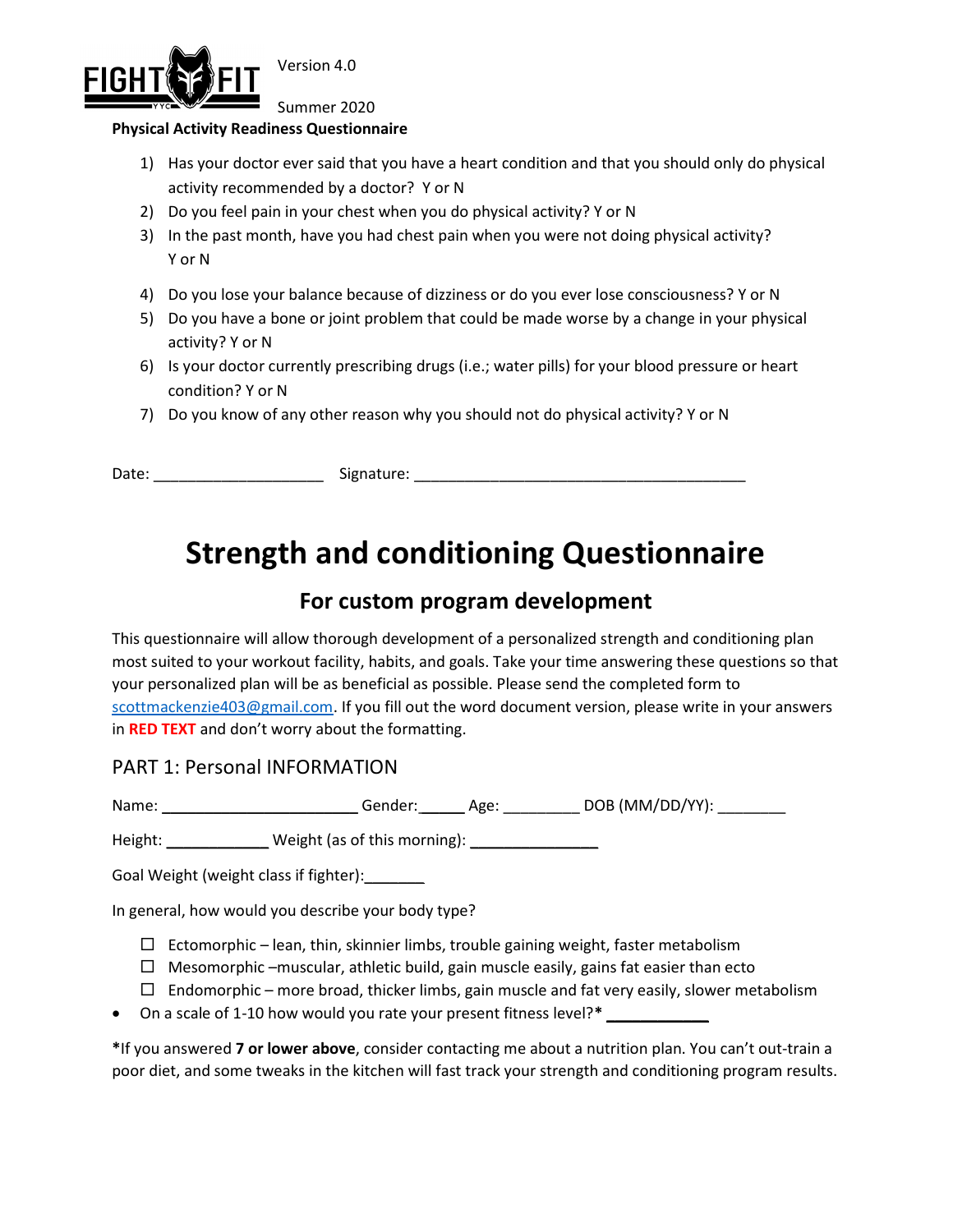

## PART 2: GOALS and dates

 $\overline{a}$  $\overline{a}$ 

 $\overline{a}$ 

• Given the following goals, please rank them in order of importance, with 1 being most important and 8 being least important.

Improved Health \_\_\_\_\_\_\_\_\_\_ Improved Endurance \_\_\_\_\_\_\_\_\_ Increased Strength \_\_\_\_\_\_\_\_\_

Sport-Specific\* \_\_\_\_\_\_\_\_\_ Increased Muscle-Mass \_\_\_\_\_\_\_\_\_ Fat Loss \_\_\_\_\_\_\_\_\_

Increased Power \_\_\_\_\_\_\_\_\_\_ Weight Gain \_\_\_\_\_\_\_\_\_

\*If sport specific please specify the sport or athletic event for which you are training, please provide competition/fight dates if known:

- If you rated weight loss or weight gain highly, please specify a goal amount, and the timeframe in which you would like to see this change in body mass:
- How does your current fitness and nutritional situation make you feel?:
- Do you foresee any obstacles or limiting factors that could potentially impede your progress towards these goals? What gets in the way of your reaching your goals?\*

 $\overline{\phantom{a}}$  , and the contract of the contract of the contract of the contract of the contract of the contract of the contract of the contract of the contract of the contract of the contract of the contract of the contrac

\*If you listed any limiting factors above, what are some strategies we could implement to get over these obstacles?

\_\_\_\_\_\_\_\_\_\_\_\_\_\_\_\_\_\_\_\_\_\_\_\_\_\_\_\_\_\_\_\_\_\_\_\_\_\_\_\_\_\_\_\_\_\_\_\_\_\_\_\_\_\_\_\_\_\_\_\_\_\_\_\_\_\_\_\_\_\_\_\_\_\_\_\_\_\_\_\_\_\_ \_\_\_\_\_\_\_\_\_\_\_\_\_\_\_\_\_\_\_\_\_\_\_\_\_\_\_\_\_\_\_\_\_\_\_\_\_\_\_\_\_\_\_\_\_\_\_\_\_\_\_\_\_\_\_\_\_\_\_\_\_\_\_\_\_\_\_\_\_\_\_\_\_\_\_\_\_\_\_\_\_\_ \_\_\_\_\_\_\_\_\_\_\_\_\_\_\_\_\_\_\_\_\_\_\_\_\_\_\_\_\_\_\_\_\_\_\_\_\_\_\_\_\_\_\_\_\_\_\_\_\_\_\_\_\_\_\_\_\_\_\_\_\_\_\_\_\_\_\_\_\_\_\_\_\_\_\_\_\_\_\_\_\_\_

\_\_\_\_\_\_\_\_\_\_\_\_\_\_\_\_\_\_\_\_\_\_\_\_\_\_\_\_\_\_\_\_\_\_\_\_\_\_\_\_\_\_\_\_\_\_\_\_\_\_\_\_\_\_\_\_\_\_\_\_\_\_\_\_\_\_\_\_\_\_\_\_\_\_\_\_\_\_\_\_\_\_\_\_\_ \_\_\_\_\_\_\_\_\_\_\_\_\_\_\_\_\_\_\_\_\_\_\_\_\_\_\_\_\_\_\_\_\_\_\_\_\_\_\_\_\_\_\_\_\_\_\_\_\_\_\_\_\_\_\_\_\_\_\_\_\_\_\_\_\_\_\_\_\_\_\_\_\_\_\_\_\_\_\_\_\_\_\_\_\_

\_\_\_\_\_\_\_\_\_\_\_\_\_\_\_\_\_\_\_\_\_\_\_\_\_\_\_\_\_\_\_\_\_\_\_\_\_\_\_\_\_\_\_\_\_\_\_\_\_\_\_\_\_\_\_\_\_\_\_\_\_\_\_\_

 $\frac{1}{2}$  ,  $\frac{1}{2}$  ,  $\frac{1}{2}$  ,  $\frac{1}{2}$  ,  $\frac{1}{2}$  ,  $\frac{1}{2}$  ,  $\frac{1}{2}$  ,  $\frac{1}{2}$  ,  $\frac{1}{2}$  ,  $\frac{1}{2}$  ,  $\frac{1}{2}$  ,  $\frac{1}{2}$  ,  $\frac{1}{2}$  ,  $\frac{1}{2}$  ,  $\frac{1}{2}$  ,  $\frac{1}{2}$  ,  $\frac{1}{2}$  ,  $\frac{1}{2}$  ,  $\frac{1$ 

Why are your goals important to you?

How do you want your body to look and feel?

\_\_\_\_\_\_\_\_\_\_\_\_\_\_\_\_\_\_\_\_\_\_\_\_\_\_\_\_\_\_\_\_\_\_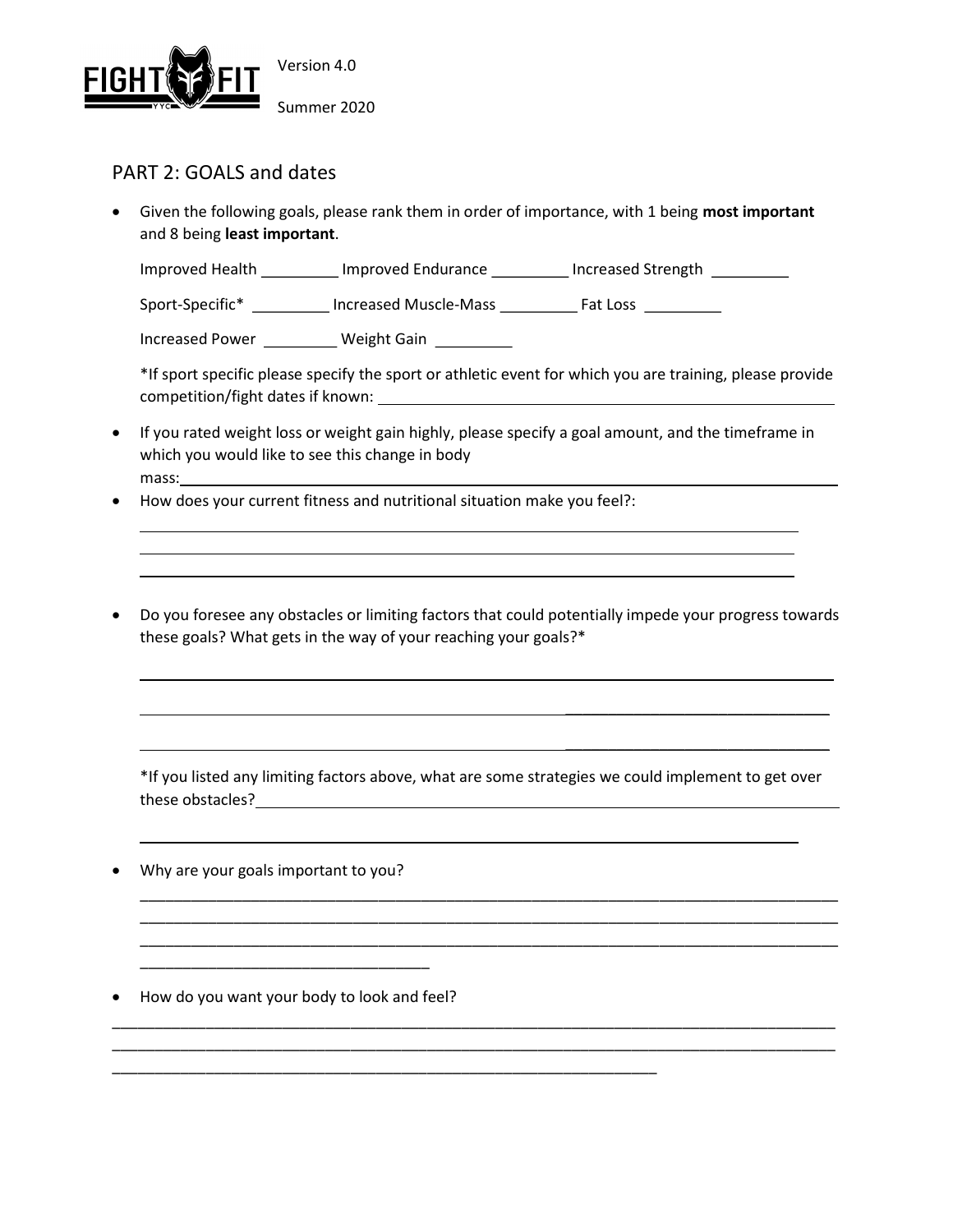

Version 4.0

Summer 2020

What do you eat and drink in a typical day? (Leave blank if we're also doing nutrition coaching)

\_\_\_\_\_\_\_\_\_\_\_\_\_\_\_\_\_\_\_\_\_\_\_\_\_\_\_\_\_\_\_\_\_\_\_\_\_\_\_\_\_\_\_\_\_\_\_\_\_\_\_\_\_\_\_\_\_\_\_\_\_\_\_\_\_\_\_\_\_\_\_\_\_\_\_\_\_\_\_\_\_\_ \_\_\_\_\_\_\_\_\_\_\_\_\_\_\_\_\_\_\_\_\_\_\_\_\_\_\_\_\_\_\_\_\_\_\_\_\_\_\_\_\_\_\_\_\_\_\_\_\_\_\_\_\_\_\_\_\_\_\_\_\_\_\_\_\_\_\_\_\_\_\_\_\_\_\_\_\_\_\_\_\_\_ \_\_\_\_\_\_\_\_\_\_\_\_\_\_\_\_\_\_\_\_\_\_\_\_\_\_\_\_\_\_\_\_\_\_\_\_\_\_\_\_\_\_\_\_\_\_\_\_\_\_\_\_\_\_\_\_\_\_\_\_\_\_\_\_\_\_\_\_\_\_\_\_\_\_\_\_\_\_\_\_\_\_ \_\_\_\_\_\_\_\_\_\_\_\_\_\_\_\_\_\_\_\_\_\_\_\_\_\_\_\_\_\_\_\_\_\_\_\_\_\_\_\_\_\_\_\_\_\_\_\_\_\_\_\_\_\_\_\_\_\_\_\_\_\_\_\_\_\_\_\_\_\_\_\_\_\_\_\_\_\_\_\_\_\_

## PART 3: general INFORMATION

- Rate your average weekly exercise level moderate to vigorous, intentional exercise only.
	- $\Box$  Sedentary (minimal exercise)
	- $\Box$  Moderately Active (3-4 times/week)
	- $\Box$  Very Active (5-7 times/week)
- Any current injuries or limitations?\*
- Any noticeable Strength Imbalances Left to Right or Front to Back?
- What is your current weekly strength training schedule?
	- Sunday  $\qquad \qquad$

l.

- Monday
- Tuesday
- Wednesday
- Thursday **Example 2018**
- Friday <u>Canadian American State of Bander and State of Bander and State of Bander and State of Bander and State of Bander and State of Bander and State of Bander and State of Bander and State of Bander and State of Bande</u>
- Saturday experience and the same state of the state of the state of the state of the state of the state of the state of the state of the state of the state of the state of the state of the state of the state of the state
- What days/times would you want to workout? (N/A if this form wasn't sent to you to develop a custom strength and conditioning program)

\_\_\_\_\_\_\_\_\_\_\_\_\_\_\_\_\_\_\_\_\_\_\_\_\_\_\_\_\_\_\_\_\_\_\_\_\_\_\_\_\_\_\_\_\_\_\_\_\_\_\_\_\_\_\_\_\_\_\_\_\_\_\_\_\_\_\_\_\_\_\_\_\_\_\_\_\_\_\_\_\_\_\_\_\_

- If applicable, what is your current sport specific training schedule/ strength and conditioning schedule/ other physical activity schedule?
	- Sunday
	- Monday 2008 2012 2022 2022 2023 2024 2022 2022 2023 2024 2022 2023 2024 2022 2023 2024 2025 2026 2027 2028 20

\_\_\_\_\_\_\_\_\_\_\_\_\_\_\_\_\_\_\_\_\_\_\_\_\_\_\_\_\_\_\_\_\_\_\_\_\_\_\_\_\_\_\_\_\_\_\_\_\_\_\_\_\_\_\_\_\_\_\_\_\_\_\_\_\_

- Tuesday **Exercise Service Service Service Service Service Service Service Service Service Service Service Service Service Service Service Service Service Service Service Service Service Service Service Service Service Se**
- Wednesday
- Thursday

 $\overline{a}$ 

- Friday <u>2008 Parameter and the State of Bander and State and Taures and Taures and Taures and Taures and Taures and Taures and Taures and Taures and Taures and Taures and Taures and Taures and Taures and Taures and Tau</u>
- Saturday \_ state of the state of the state of the state of the state of the state of the state of the state of the state of the state of the state of the state of the state of the state of the state of the state of the s
- Any current stretching/mobility/recovery protocols or programs followed?

Rate your knowledge of strength training exercises on a scale of 1-10: \_\_\_\_\_\_\_\_\_\_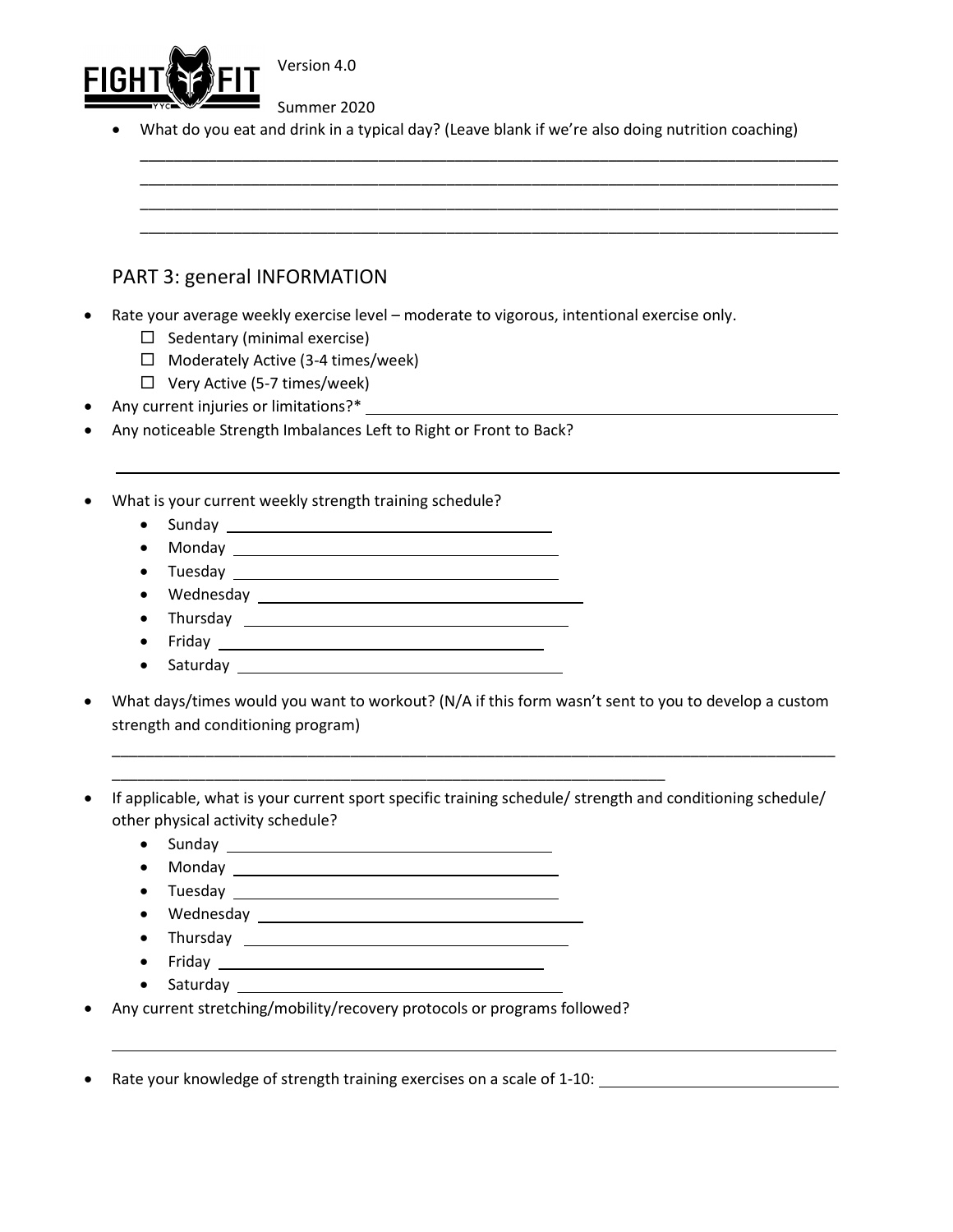

 $\overline{a}$ 

Version 4.0

Summer 2020

 What facility will you be completing your program at? What equipment is available? If you are completing your workouts at home, please give me an idea the amount of space you have, as well as the height of your ceilings, and any other information that helps me visualize your home gym (can also film and send me a video). (N/A if this form wasn't sent to you to develop a custom strength and conditioning program)

# PREVIOUS PROGRAM (IF NONE LEAVE THIS SECTION BLANK)

- Type of Strength and Conditioning routine following previously:
	- Total Sets Per Muscle Group: \_\_\_\_\_ Total Reps per Set: \_\_\_\_\_ Recovery between Sets and Workouts: \_\_\_\_\_
- Exercises Used (list):

 $\overline{a}$ 

 $\overline{a}$ 

 $\overline{a}$ 

• Length of Workouts: \_\_\_\_\_\_\_ Time of Day of Workouts: \_\_\_\_\_\_

# PART 4: LIFESTYLE INFORMATION

- Occupation: \_\_\_\_\_\_\_\_\_\_\_\_\_\_\_\_\_\_\_\_\_\_\_\_\_\_\_\_\_\_\_\_\_\_\_\_\_\_\_\_\_\_
- What is the activity level at your job? \_\_\_\_\_\_\_\_\_\_\_\_\_\_\_\_\_\_\_\_\_\_\_\_\_\_\_\_\_\_\_\_\_\_\_\_\_\_\_\_\_\_
	- $\Box$  None (seated work only)
	- $\Box$  Moderate (slight activity such as walking)
	- $\Box$  High (heavy labor, very active)
- Does your job involve shift work (Y/N)? \_\_\_\_\_
- Please list the physical activities that you participate in outside of the gym and outside of work:
- What is your average daily stress level, on a scale of 1- Zen Master to 10 Someone Might Get Punched?
- How many hours on average do you sleep per night?
- Do you habitually use your phone, computer screen, or TV in the hour before bed?
- List any nutritional supplements and doses you are currently taking:
- Are you a smoker?  $\frac{1}{\sqrt{1-\frac{1}{2}}}\$
- How many alcoholic drinks do you consume per week? \_\_\_\_\_\_\_\_\_\_\_